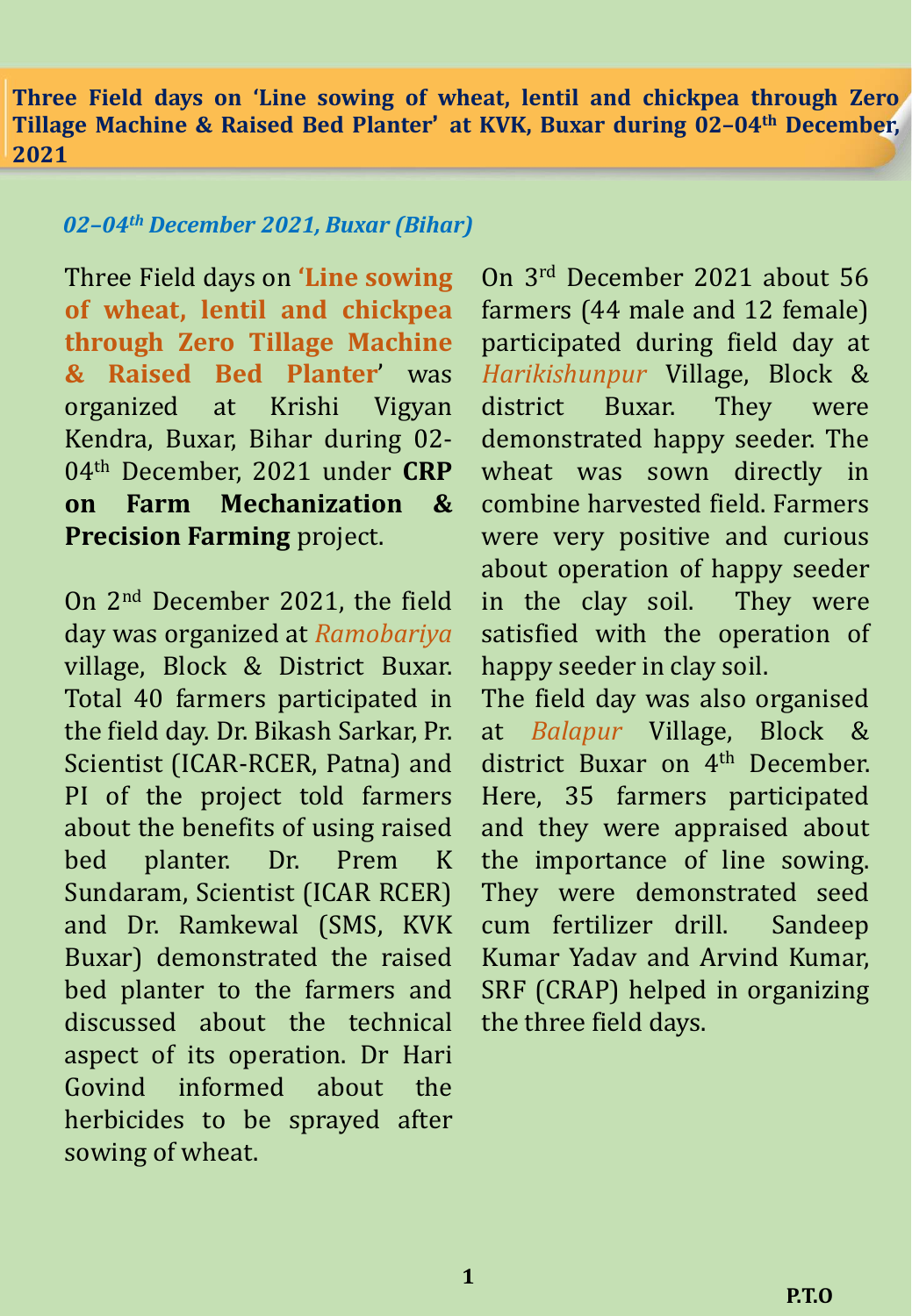# **Glimpses of the Field days**

*02nd December 2021, Buxar (Bihar) Village: Ramobariya*



Demonstration of Raised Bed Planter for wheat sowing

**2**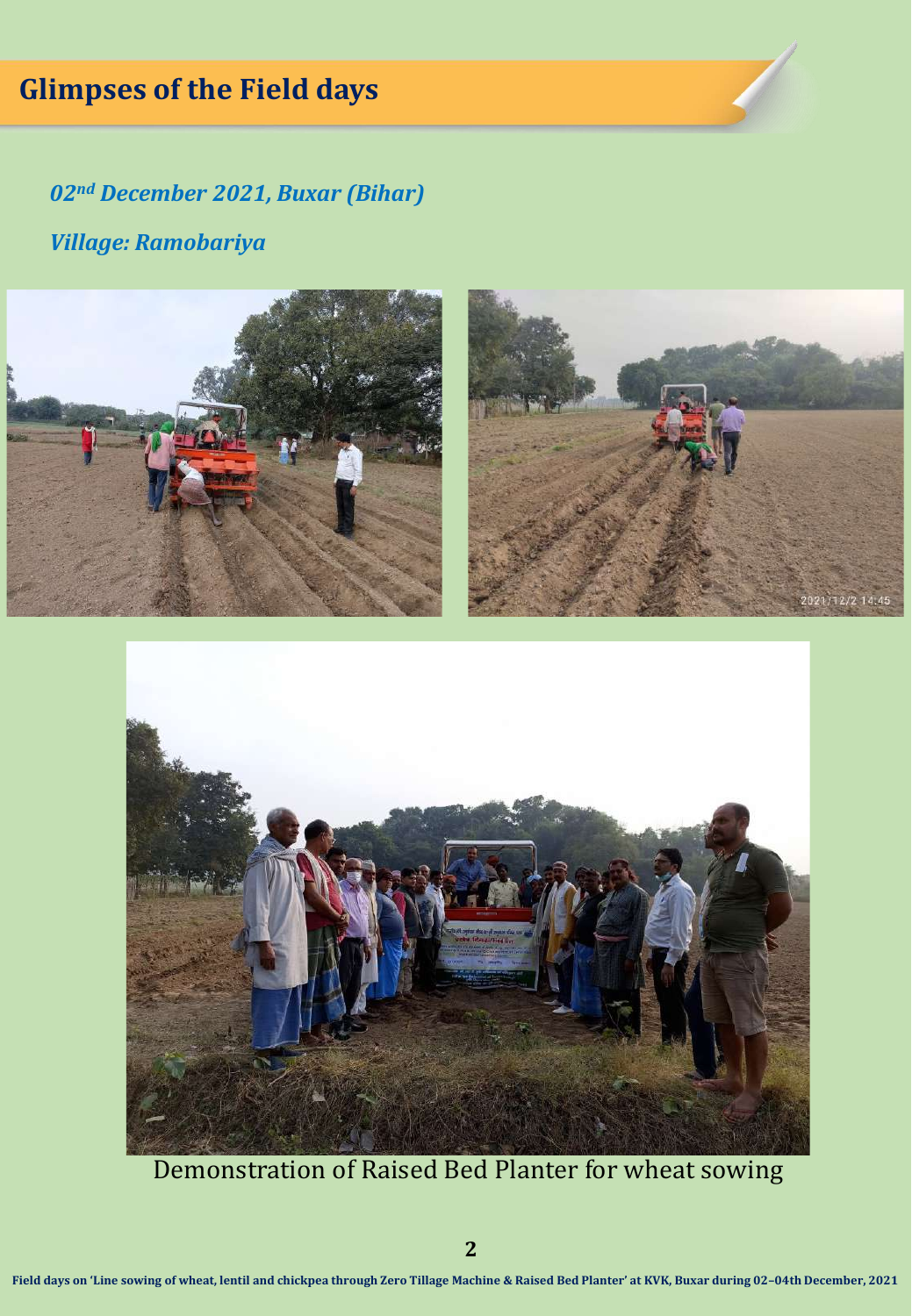# **Glimpses of the Field days**

*03rd December 2021, Buxar (Bihar) Village: Haikishunpur*





Demonstration of Happy Seeder for wheat sowing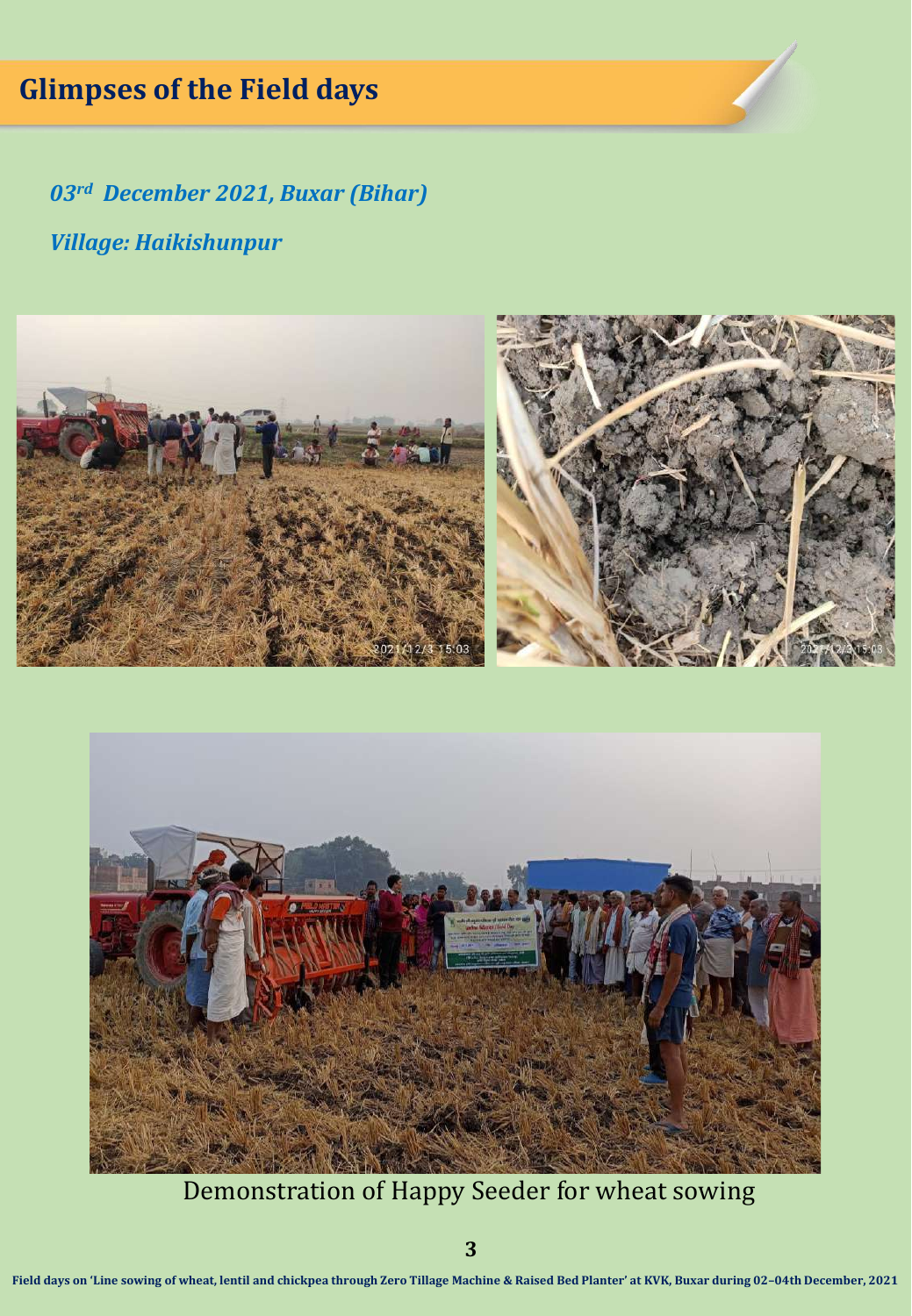# **Glimpses of the Field days**

*04th December 2021, Buxar (Bihar)*

#### *Village: Balapur*



Demonstration of seed cum fertilizer drill for wheat sowing